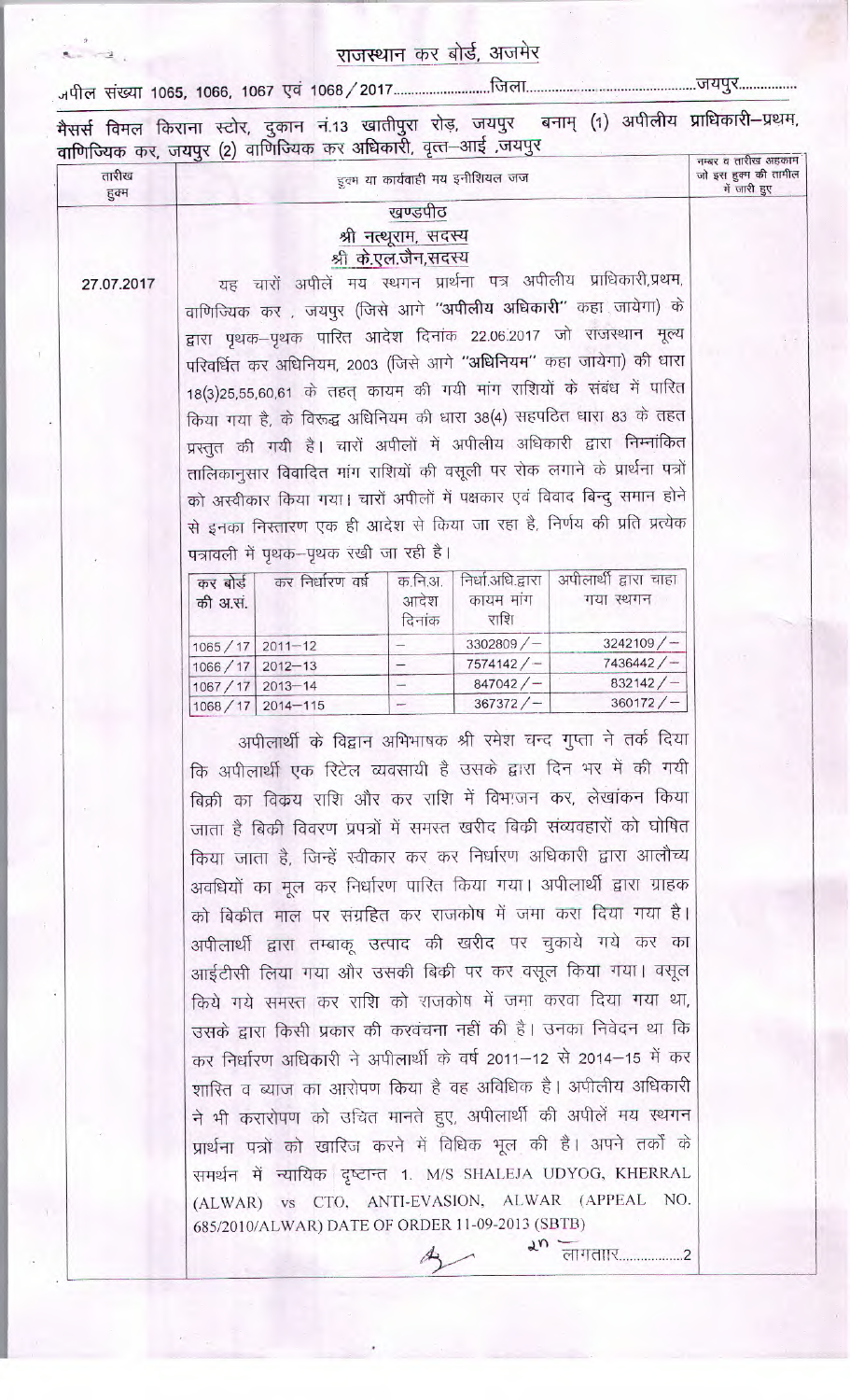## राजस्थान कर बोर्ड, अजमेर

मैसर्स विमल किराना स्टोर, दुकान नं.13 खातीपुरा रोड़, जयपुर बनाम् (1) अपी<mark>ली</mark>य प्राधिकारी–प्रथम,<br>वाणिज्यिक कर, जयपुर (2) वाणिज्यिक कर अधिकारी, वृत्त-आई ,जयपुर

| तारीख<br>हुक्म | हुक्म या कार्यवाही मय इनीशियल जज                                                     | नम्बर व तारीख<br>अहकाम जो इस हक्म<br>की तामील में जारी<br>हुए |
|----------------|--------------------------------------------------------------------------------------|---------------------------------------------------------------|
|                | $-2-$                                                                                |                                                               |
| 27/07/2017     | 2. M/S WIPRO LIMITED vs STATE OF KARNATAKA [2009] 26 VST                             |                                                               |
|                | 1) (KARNATAKA HIGH COURT) 3. M/S THE STATE OF                                        |                                                               |
|                | TAMILNADU vs SASMAN AND COMPANY [1982 STC PAGE 160]                                  |                                                               |
|                | (MADRAS HIGH COURT) 4. M/S SUBHASH IRON AND STEEL                                    |                                                               |
|                | ROLLING INDUSTRIES vs THE STATE OF GUJRAT [1982 STC                                  |                                                               |
|                | VOL.50 PAGE 305] 5. M/S HINDUSTAN STEEL LIMITED vs THE                               |                                                               |
|                | STATE OF ORISA 25 STC PAGE 211 (SC) प्रस्तुत कर मांग राशि के                         |                                                               |
|                | संबंध में प्रकरण एवम् सुविधा संतुलन अपीलार्थी व्यवहारी के पक्ष में होने              |                                                               |
|                | के कारण, विवादित मांग राशियों की वसूली पर रोक लगाने की प्रार्थना<br>की गयी ।         |                                                               |
|                | प्रत्यर्थी विभाग के विद्वान उप राजकीय अभिभाषक श्री रामकरण                            |                                                               |
|                | सिंह ने अपीलीय आदेशों दिनांक 22.06.2017 का समर्थन कर, सुविधा                         |                                                               |
|                | संतुलन विभाग के पक्ष में होना प्रकट किया तथा वसूली की रोक पर                         |                                                               |
|                | प्रस्तुत चारों अपीलें मय स्थगन प्रार्थना पत्रों को अस्वीकार करने का                  |                                                               |
|                | निवेदन किया।                                                                         |                                                               |
|                | उभयपक्षीय बहस पर मनन किया गया एवं प्रस्तुत न्यायिक दृष्टान्तों                       |                                                               |
|                | का ससम्मान अध्ययन किया गया। विचारााधीन प्रकरणों में मुख्य विवाद                      |                                                               |
|                | अपीलार्थी व्यवसायी द्वारा विक्रय किये गये तम्बाकू उत्पाद के सम्बन्ध में              |                                                               |
|                | है, जिस पर राज्य सरकार की अधिसूचना क्रमांक F-12(25)FD/Tax/2005-                      |                                                               |
|                | 172 दिनांक 31.03.2006 एवं यथा संशोधित अधिराूचना दिनांक 09.03.                        |                                                               |
|                | 2011 के द्वारा क्रयकर्ता द्वारा अनपुट टैक्स क्रेडिट क्लेम नहीं करने की               |                                                               |
|                | शर्त के साथ Tobacco and its products की बिक्री पर कर का बिन्दु First                 |                                                               |
|                | points in the series of sales निर्धारित की गई है। अपीलार्थी ने तम्बाकू               |                                                               |
|                | उत्पाद क्रय किये जाने पर अदा किएं गये कर का इनपुट टैक्स क्लेम                        |                                                               |
|                | किया है व बिक्री पर कर वसूल कर जमा कराया है। कर निर्धारण                             |                                                               |
|                |                                                                                      |                                                               |
|                | अधिकारी ने क्लेम की गई आई.टी.सी. को अस्वीकार करते हुए धारा 60(2)                     |                                                               |
|                | व 61(2)(b) के अन्तर्गत शास्ति आरोपित की है व धारा 55 के अन्तर्गत                     |                                                               |
|                | ब्याज आरोपित किया है। अपीलार्थी का अपीलों में मुख्य आधार यह है कि                    |                                                               |
|                | प्रकरणों में उसके द्वारा वसूल किये गये टैक्स को आईटीसी इनपुट टैक्स<br>लागताार3<br>2r |                                                               |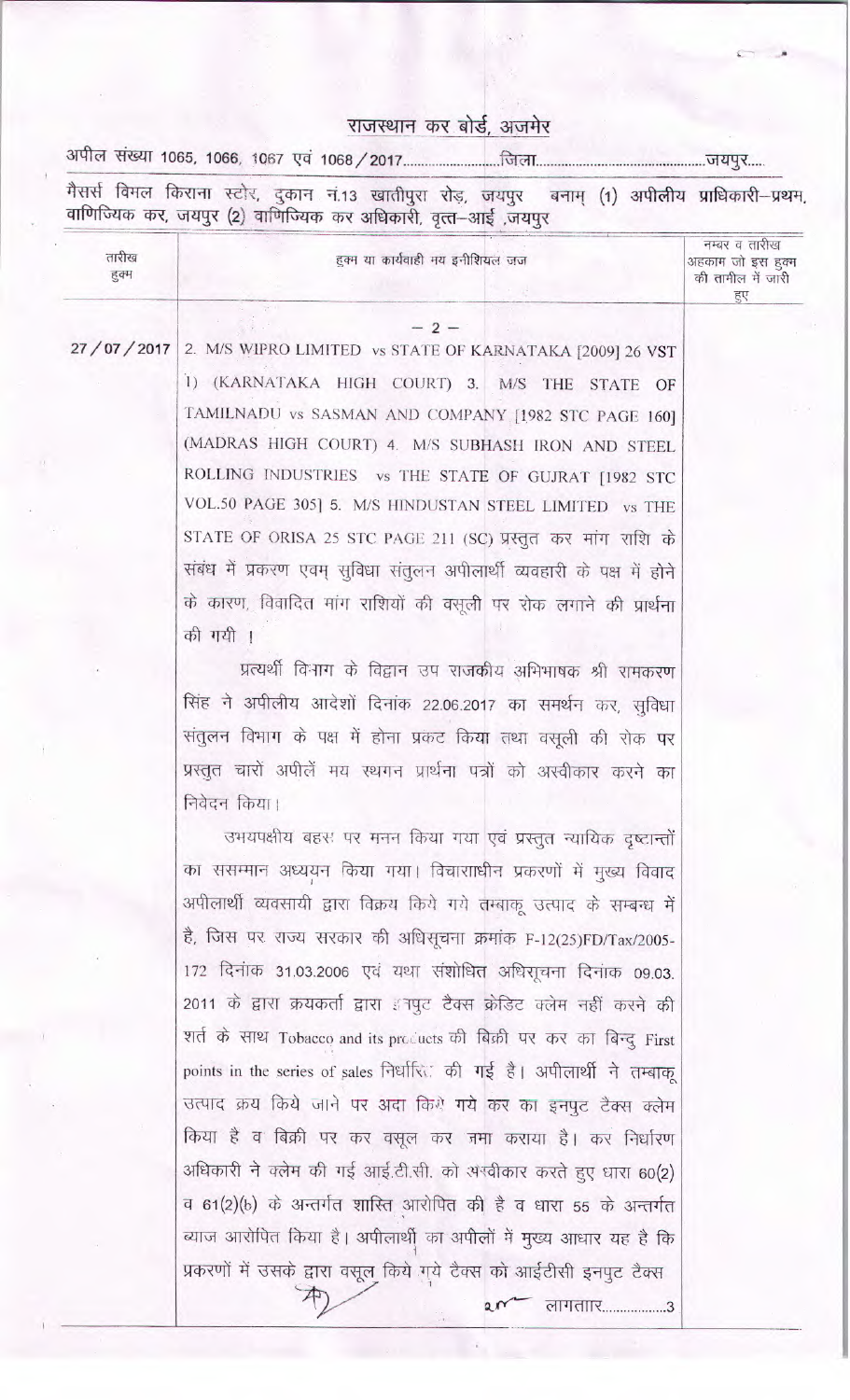मैसर्स विमल किराना स्टोर, दुकान नं.13 खातीपुरा रोड़, जयपुर बनाम् (1) अपीलीय प्राधिकारी–प्रथम, वाणिज्यिक कर, जयपुर (2) वाणिज्यिक कर अधिकारी, वृत्त-आई ,जयपुर

नम्बर व तारीख तारीख हुक्म या कार्यवाही मय इनीशियल जज अहकाम जो इस हुक्म की तामील में जारी हुक्म 罗  $-3-$ क्रेडिट प्राप्त कर अवशेष राशि जमा करवा दी है व कोई दुर्भावना नहीं 27/07/2017 रही है तथा अज्ञानतावश विक्रय पर टैक्स वसूल हो गया है। अपीलार्थी का यह आधार परीक्षण योग्य है एवं यदि शारित व ब्याज पर स्थगन नहीं दिया जाता है तो अपीलार्थी को अधिक असुविधा होगी जिससे सुविधा का संतुलन व महत्त्वपूर्ण क्षति का मामला भी अपीलार्थी के पक्ष में बनता है। अतः अपीलीय अधिकारी के अपीलाधीन आदेश निरस्त किये जाकर, अपीलार्थी की अपीलें आंशिक स्वीकार की जाकर कर निर्धारण अधिकारी द्वारा आरोपित शारित व ब्याज की मांग वसूली अपीलों के अंतिम निस्तारण तक इस शर्त पर रोक स्वीकार की जाती है कि अपीलार्थी इस आदेश प्राप्ति के 15 दिवस में कर निर्धारण अधिकारी के संतोष के अनुरूप पर्याप्त जमानत (adequate security) प्रस्तुत करेंगे। अपीलीय अधिकारी को निर्देश दिये जाते है कि उक्त प्रकरणों में पंजीकृत अपीलों का निस्तारण तीन माह में करे। परिणामस्वरूप प्रस्तुत चारों अपीलें आंशिक स्वीकार की जाती है। निर्णय सुनाया गया। (नर्शिराम) ( के.एल.जैन) सदस्य सदस्य

 $1 - 1$